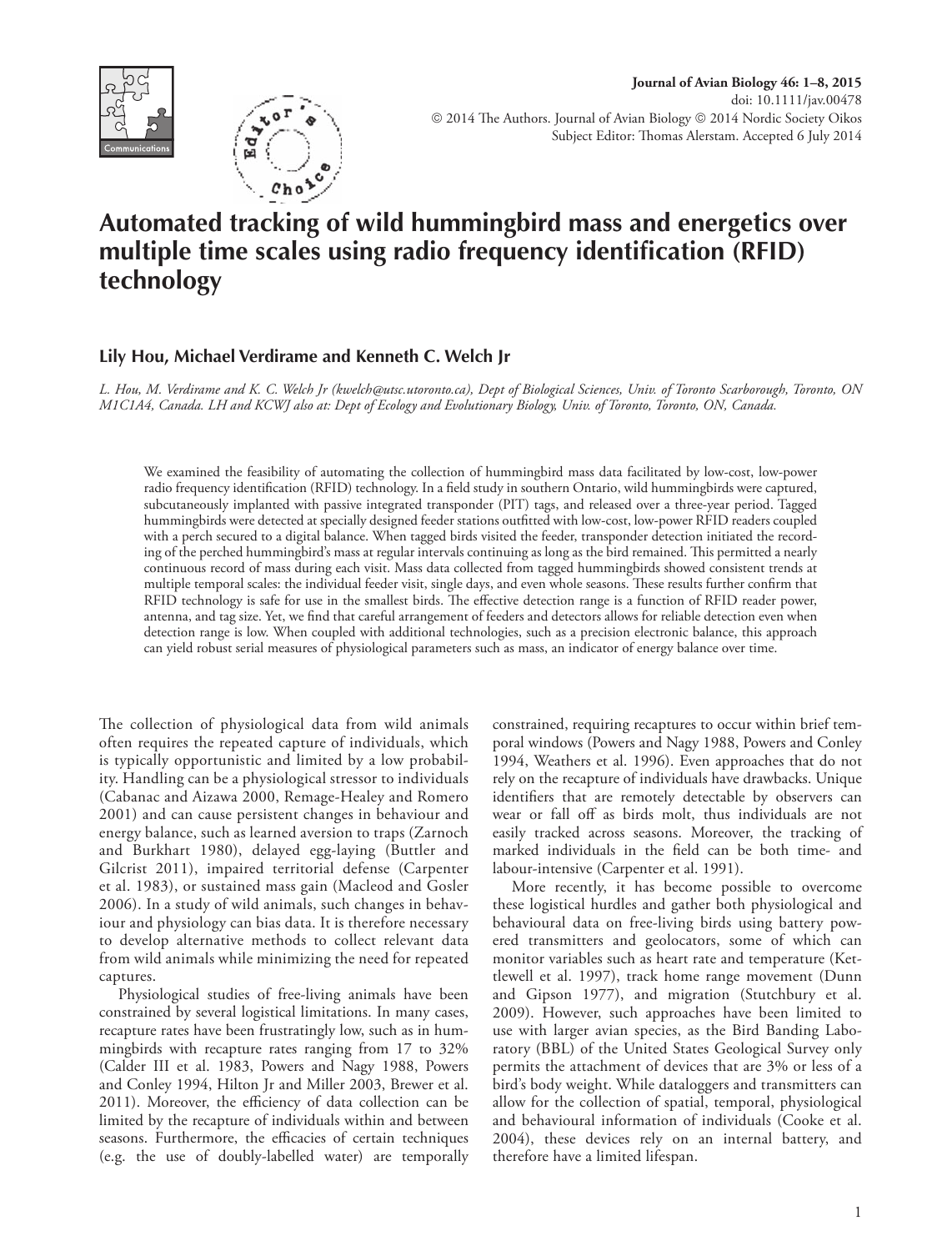Unlike other technologies, passive integrated transponder (PIT) tags as small as 5 mm in length show promise as unique identifiers in animals as small as hummingbirds (Brewer et al. 2011). Because PIT tags do not rely on an internal battery, they can potentially provide data collection over the lifetime of a tagged individual (Brewer et al. 2011). To date, RFID technology has been used in many long-term ornithological studies that examine presence–absence, movement, mating, nesting, reproduction, provisioning, foraging, and homing behaviours of birds (reviewed by Bonter and Bridge 2011).

Serial collection of physiological data facilitated by the use of PIT tags has previously been successful in larger avian species, allowing for the collection of visitation and body weight records daily (Boisvert and Sherry 2000, Macleod 2006). However, the feasibility of this approach has not yet been explored for the smallest avian species. Our objective was to determine whether RFID technology could be successfully harnessed to permit the serial collection of hummingbird mass records in the field. The tracking of mass over short time periods in hummingbirds can be a reliable indicator of energetic status (Beuchat et al. 1979, Gass et al. 1999). Hummingbirds exist at the extreme end of the energetic spectrum, where a high mass-specific metabolic rate (Suarez 1992), small size, and highly energetic hovering lifestyle mean changes in energy balance quickly manifest as changes in mass.

We tested the efficacy of the smallest commercially available PIT tag (7 mm) compatible with common readers used in biological research and examined if it could be used to automate the serial monitoring of hummingbird mass. With the hope of reducing overall equipment costs, we tested the use of a low-cost, low-power RFID reader, as the financial burden of commercial RFID technology can be prohibitive (Bonter and Bridge 2011). We predicted that data collected using this approach would have high temporal resolution permitting observations of hummingbird mass change at time scales of seconds to entire seasons. Specifically, this method would permit consistent observations of a) hummingbird mass gain over the course of individual feeding events, b) changes in hummingbird mass over the course of a day from sunrise to sunset (Beuchat et al. 1979, Calder et al. 1990), and c) seasonal changes in hummingbird mass such as exponential mass gain prior to migration (Carpenter et al. 1993). The identification of patterns of mass change similar to those reported in existing literature (Beuchat et al. 1979, Calder et al. 1990, Carpenter et al. 1993) would allow us to conclude that mass variation is reliably measured in the field using this approach, thereby revealing physiologically and ecologically relevant phenomena.

## **Methods**

## **Study site**

The study area, in King City, Ontario, was approximately 8 ha of irregularly shaped land, and centrally located on the Koffler Scientific Reserve (KSR) at Joker's Hill (44°1′47°N, 79°32′2°W). The reserve was surrounded by mixed forests and comprised of open meadows and two ponds.

#### **Automated stations**

Six free-standing stations were constructed on the reserve. In addition to the RFID antenna and reader (see below), each station consisted of a Perky-Pet commercial hummingbird feeder (model no. 220, Perky-Pet, Lititz, PA, USA) with five of six 'flowers' sealed so that only one was available to the bird and a Denver MAXX digital scale (model no. MXX-212, Sartorius, Bohemia, NY, USA) onto which a perch was mounted for mass measurements (Fig. 1). Tag detection and mass measurements were recorded to a notebook PC via direct serial communication. All electronic components were housed in weatherproof boxes.

Of the six stations constructed on the reserve, one employed a commercially-available Biomark Reader (FS2001F-ISO, Biomark, Boise, ID, USA) and racquet antenna to detect PIT tags (hereafter referred to as 'station 1'). The remaining five stations were constructed using a low-cost, low-power RFID reader. This involved a custommade circuit board designed by Eli Bridge (Bridge and Bonter 2011) with programmable poll, pause and data logging times. Upon receipt of tag information from the reader, a custom designed MATLAB script (Mathworks, Natick, MA, USA) queried the digital balance seven consecutive times at 0.5 second intervals. Unique tags were recorded, when in range, as often as every five seconds. This allowed hummingbird mass to be recorded nearly continuously as long as individuals remained within the read range of the antenna. In the absence of a bird, mass readings were automatically obtained every 10 min in a pattern identical to that above. This mass record (referred to as the 'baseline')



Figure 1. Illustration of a perched hummingbird feeding from an artificial feeder with an attached RFID antenna.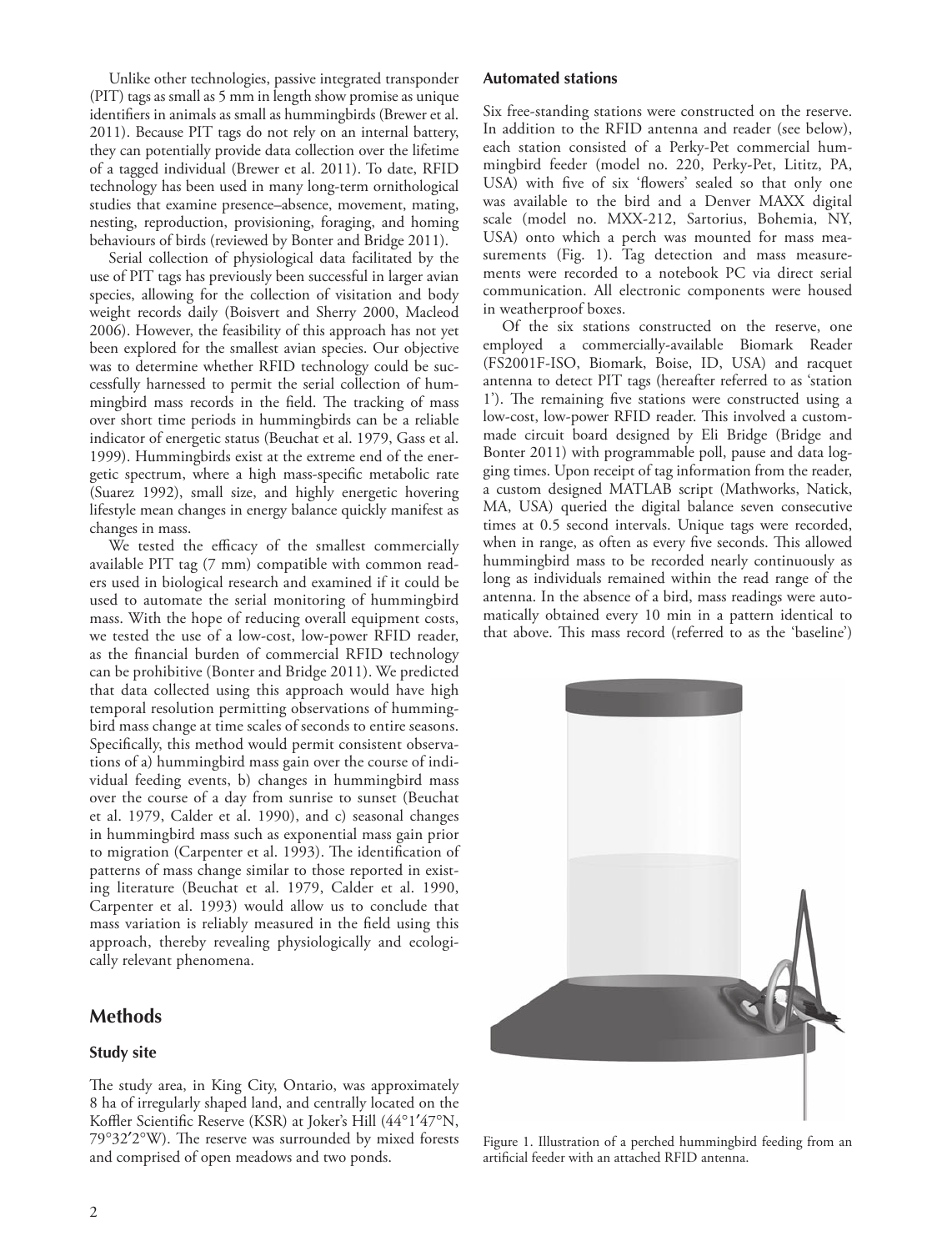permitted us to account for balance drift and triggered automated balance taring when the reported 'empty' mass was more than  $\pm$  0.3 g. A 12 V deep-cycle battery attached via a trickle-charger to AC power was used to power the RFID board, antenna, and balance at each station. Notebook computers were attached to AC power. While we had constructed a total of six stations in 2012, a fatal error on one of the electronic balances reduced the number of functional stations to five in 2013.

Except for station 1, we manufactured a low-cost, low-power antenna for use with each low-power reader. The antennas were constructed using 28-gauge copper magnetic wire wound to create a coil of approximately 3.2 cm in diameter, and with an inductance of 1.17 mH corresponding to the frequency of our PIT tags. Each antenna was secured in four spots with small strips of duct tape and coated with silicon glue and clear lacquer. Antennas were then attached to the artificial flower of a Perky-Pet feeder perpendicular to the ground.

#### **Tagging in the field**

Hummingbirds were captured, banded and tagged between June and August in 2011 and between mid-May and mid-September in 2012 and 2013 for 1 to 2 d every week. Trapping occurred between sunrise and 10:00h and was suspended during periods of moderate to intense rainfall. During trapping, RFID readers were removed from the stations and replaced with wire-mesh trap-door cages and Perky-Pet artificial feeders supplied with ∼25% (w/v) sucrose solution. Hummingbirds were captured at six stations on the reserve. Captured birds were extracted from the cage, placed in a mesh bag and transported to the KSR lab for processing. The age (juvenile:  $\leq$  3 months old; adult:  $\geq 1$  yr) and sex of the bird was first determined followed by collection of morphological data and tarsal banding according to standard BBL practices.

We chose to employ the smallest commercially available PIT tag, the 7 mm UNO PICO ID ISO transponder (∼0.26 g). Tag implantation was performed in the field using a method similar to that reported by Brewer et al. (2011). With an assistant gently restraining the bird, the bander proceeded to implant the transponder. A cotton swab was used to disinfect and anesthetize the skin on the dorsal surface of the bird between the scapulae with betadine and 1% Lidocane solution, respectively. Using a pair of forceps to lift the skin, the PIT tag was implanted subcutaneously with a syringe at a shallow angle. The injection site was then sealed using 3M Vetbond Tissue Adhesive to promote tag retention. The bird was then allowed to feed freely from a feeder while being held. We passed the bird through an antenna to obtain the unique alphanumeric code of the PIT tag before releasing the bird at the station where it was originally captured. Implantation was typically accomplished in approximately 5 min and total bird handling time was approximately 15 min.

## **Data and statistical analyses**

We identified individual visits to each feeder station by unique hummingbirds as all sequential readings occurring within 10 s of each other. As the response of the electronic balance is not instantaneous, and because hummingbirds could, in some cases, be detected by the RFID reader while not on the perch, it was necessary to filter mass readings associated with each visit. Erroneous or artifact mass readings were filtered by regressing mass versus time within each visit. Readings with Cook's distance values greater than 4/n, where n is the number of points used, or where the calculated rate of change in mass between sequential readings was  $>$  0.5 g s<sup>-1</sup>, were excluded. Mass values were corrected for balance drift. Corrected mass values that were outside the biologically realistic range (i.e. less than 1.5 g or greater than 10 g) were also excluded. The biologically realistic range of male and female ruby-throated hummingbirds was determined by examining recorded masses of ruby-throated hummingbirds at the time of banding by a fellow hummingbird bander for over 300 males and over 300 females between 2003 and 2012. The threshold values were set at 117% above the maximum recorded mass value and 37% below the minimum recorded mass value such that we are confident that mass values outside this range are highly unlikely.

We analyzed a subset of visits greater than 30 s in length to obtain a net rate of mass change over one visitation, recognizing that this integrated both mass gain via nectar intake and mass loss due to urination. Least-squares linear regressions were developed for each visitation to determine average rate of integrated mass gain.

Daily mass variation of hummingbirds was assessed by selecting individuals on days for which we had more than 50 mass records. We then created two-hour time bins between 05:00 and 22:00 h and selected individuals on days for which we had four or more mass records in at least seven time bins. Masses and times were averaged for each two-hour time bin. A linear least-squares and parabolic model was fitted to these variables for each individual on each day. From this we obtained adjusted  $R^2$  ( $R^2$ <sub>adj</sub>) values and assessed the relative quality of the two models using the Akaike information criterion (AIC).

Pre-migratory mass gain in hummingbirds was examined beginning 14 d prior to the presumed date of migration, identified as the date of last recorded mass. Median mass measurements for each visit obtained between 19:00 and 20:00 h were averaged and modeled exponentially as a function of the number of days before departure using a nonlinear mixed effects model with individual included as a random factor. These same variables were modeled using a least-squares linear mixed effects model. The relative quality of the two models was determined using AIC scores. Percentage mass gain and rate of mass gain for each individual was calculated using the difference in mass between day 0 and day 4, where mass gain appeared to be linear.

All statistical analyses were conducted using R ver. 3.0.2 (R Foundation for Statistical Computing, Vienna, Austria). Linear and nonlinear mixed-effects models were developed using the R packages, lme4 version 1.0-5 (Bates et al. 2013) and nlme ver. 3.1-113 (Pinheiro et al. 2013), respectively. Data are presented as mean  $\pm$  SEM, except where noted.

## **Results**

We tagged a total of 118 ruby-throated hummingbirds at KSR – 12 of which were tagged during a pilot study in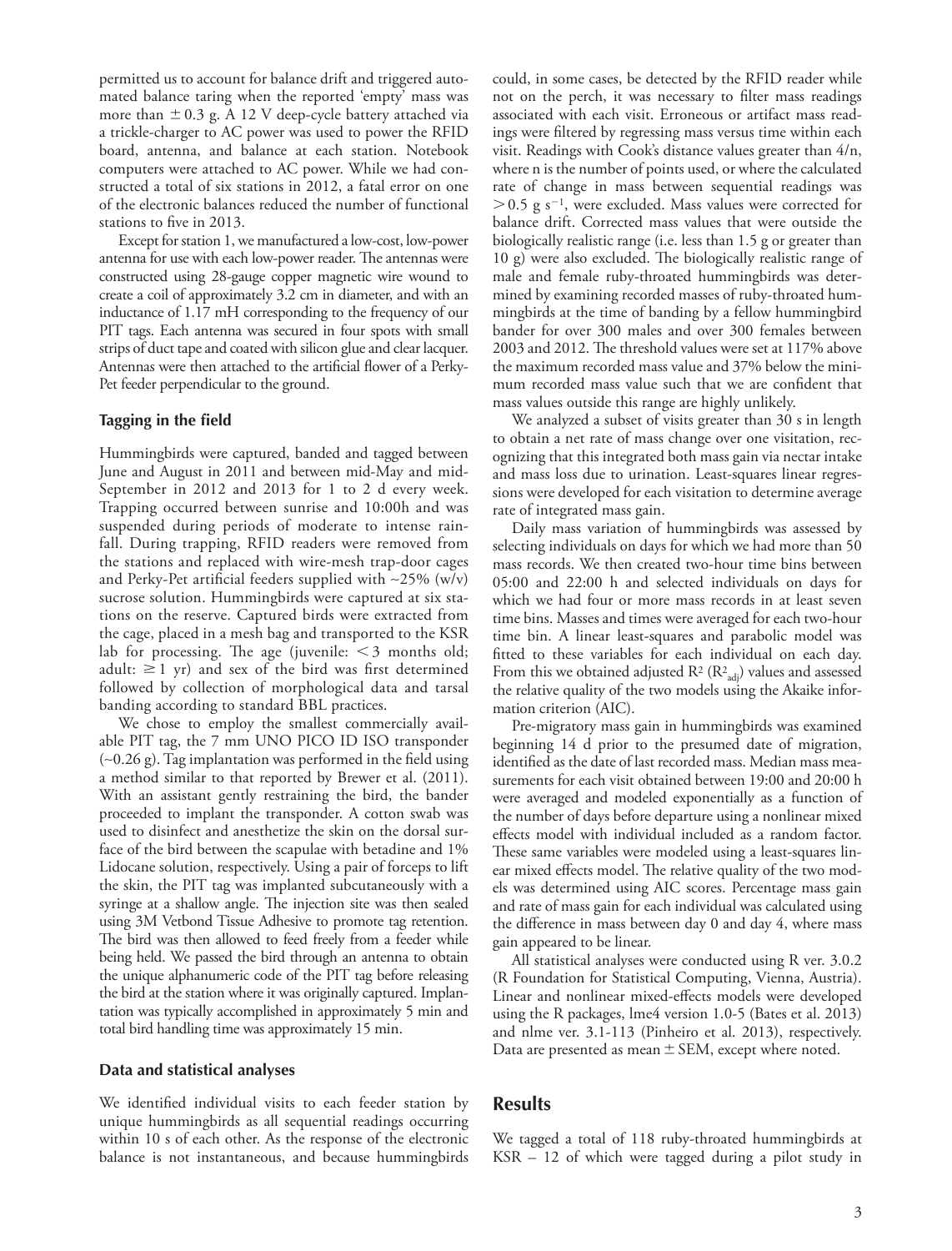Table 1. Summary of the annual number of ruby-throated hummingbirds tagged (n) and number of redetections. Age of hummingbirds listed here are at the time of initial capture.

|                 |                                                                               | Redetections                                     |                                                                            |                                                                             |
|-----------------|-------------------------------------------------------------------------------|--------------------------------------------------|----------------------------------------------------------------------------|-----------------------------------------------------------------------------|
| Initial capture |                                                                               | 2011                                             | 2012                                                                       | 2013                                                                        |
| $2011(n = 12)$  | 9 adult females<br>2 adult males<br>1 juvenile male                           | 6 adult females<br>adult male<br>1 juvenile male | 4 adult females                                                            | 1 adult female                                                              |
| $2012(n=50)$    | 31 adult females<br>12 adult males<br>2 juvenile females<br>5 juvenile males  |                                                  | 29 adult females<br>9 adult males<br>1 juvenile female<br>2 juvenile males | 7 adult females<br>4 adult males<br>1 juvenile male                         |
| $2013(n=56)$    | 25 adult females<br>9 adult males<br>12 juvenile females<br>10 juvenile males |                                                  |                                                                            | 17 adult females<br>8 adult males<br>7 juvenile females<br>6 juvenile males |

2011, 50 were from 2012, and 56 were from 2013. Of the 118 birds, 79 were female and 39 were male. By the end of 2013, we redetected ∼70% of all tagged hummingbirds (82 individuals) at our stations at least once after initial capture. Annual hummingbird redetections since 2011 have been summarized in Table 1. The return rate in 2012 of individuals originally banded during the pilot study in 2011 was 33% (Table 1), while the return rate in 2013 of individuals originally banded in 2012 was 24% (Table 1). Overall, we redetected 26% of individuals in years subsequent to the initial year of tagging. We recorded in excess of 27 100 separate visits from tagged hummingbirds to five active feeder stations between May and September 2013. Ten hummingbirds were identified as regular visitors, each exceeding 600 recorded visitations at our stations. The most frequent visitor was an adult female with nearly 8000 recorded visitations.

In 2012, three females returned from 2011, but only one fed at the stations regularly throughout the summer – of the



Figure 2. Example visitations illustrating linear mass change of ruby-throated hummingbirds. A linear least squares model with 95% confidence intervals was fitted to each visitation after the removal of influential points.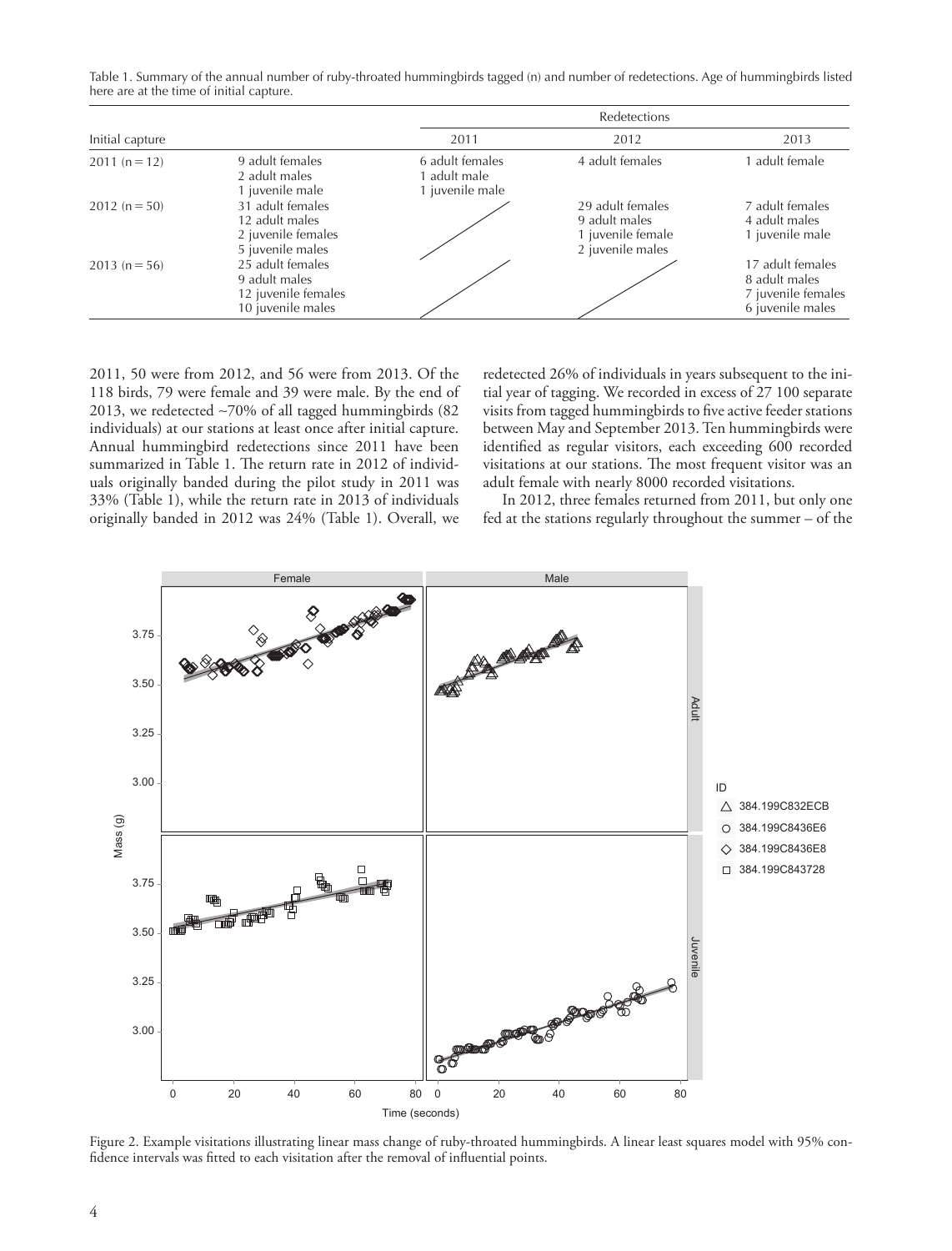remaining two females, one was redetected 20–22 May 2012, and the other was redetected on 25 and 27 May 2012.

#### **Patterns of mass change through time**

Mass readings consistently exhibited a positive linear relationship with time over the duration of a visitation (Fig. 2). We calculated that hummingbirds gained mass at a median and average rate of  $7\pm0.3$  mg s<sup>-1</sup> (6383 observations, 40 hummingbirds, min = 4 mg s<sup>-1</sup> and max = 12 mg s<sup>-1</sup>).

Mass records of 7 hummingbirds for 99 total days ( $min$  = 1 d/individual, max  $=$  53 d/individual) were selected, based on the criteria outlined above, to determine the pattern of mass variation in relation to time of day. Parabolic models fit patterns of mass change throughout the day better than linear models for 42 of 99 d, as determined using AIC scores, where mass variation presented as u-shaped curves over time (Fig. 3 and 4A;  $0.12 \leq R^2_{\text{adj}} \leq 0.92$ ). Inversely parabolic models performed better than linear models in 12 additional analyses (Fig. 4B;  $0.06 \leq R^2_{\text{adj}} \leq 0.87$ ). For 30 of 99 d, linear models best represented the variation of mass in relation to time (Fig. 4C;  $0.05 \leq R_{\text{adj}}^2 \leq 0.70$ ). The remaining 15 d analyzed produced negative  $R^2_{\text{adj}}$  values for both linear and parabolic models (Fig. 4D).

For 3 individuals for which large numbers of mass records were available between late August and early September, we observed consistent, predictable patterns of exponential mass gain prior to migration (Fig. 5; Table 2). Average percentage mass gain beginning 4 d prior to migration was calculated to be  $23.56 \pm 2.57\%$ , at an average rate of  $0.23 \pm 0.02$  g d<sup>-1</sup>.

## **Discussion**

In our field study, the use of PIT tags and RFID technology allowed the redetection of 70% of tagged individuals, which is much greater than the recapture rates reported previously. A smaller field study by Brewer et al. (2011) using a similar method of PIT tagging in ruby-throated hummingbirds reported redetections after initial capture to be 55.5%, while redetections of hummingbirds in years subsequent to the year of initial tagging were reported to be 26%. These values are comparable to those found in our study. Reasons for failing to redetect individuals after initial tagging may include tag loss, the movement of individuals away from the study location, individuals becoming averse to feeder stations as a result of capture or handling, and death of the individual.



Figure 3. Average mass  $\pm$  standard error of (A and B) adult females, (C and D) adult males on example days fitted with a parabolic model and 95% confidence intervals. Hummingbird mass variation during the day between sunrise and sunset presents as a u-shaped curve. Mass is higher in the early morning as a result of compensatory feeding after overnight fasting. Mass then decreases and is maintained at a reduced level as the day progresses. Prior to overnight fasting, hummingbirds engage in hyperphagia resulting in mass gain. Hummingbird IDs have been abbreviated to the last three characters.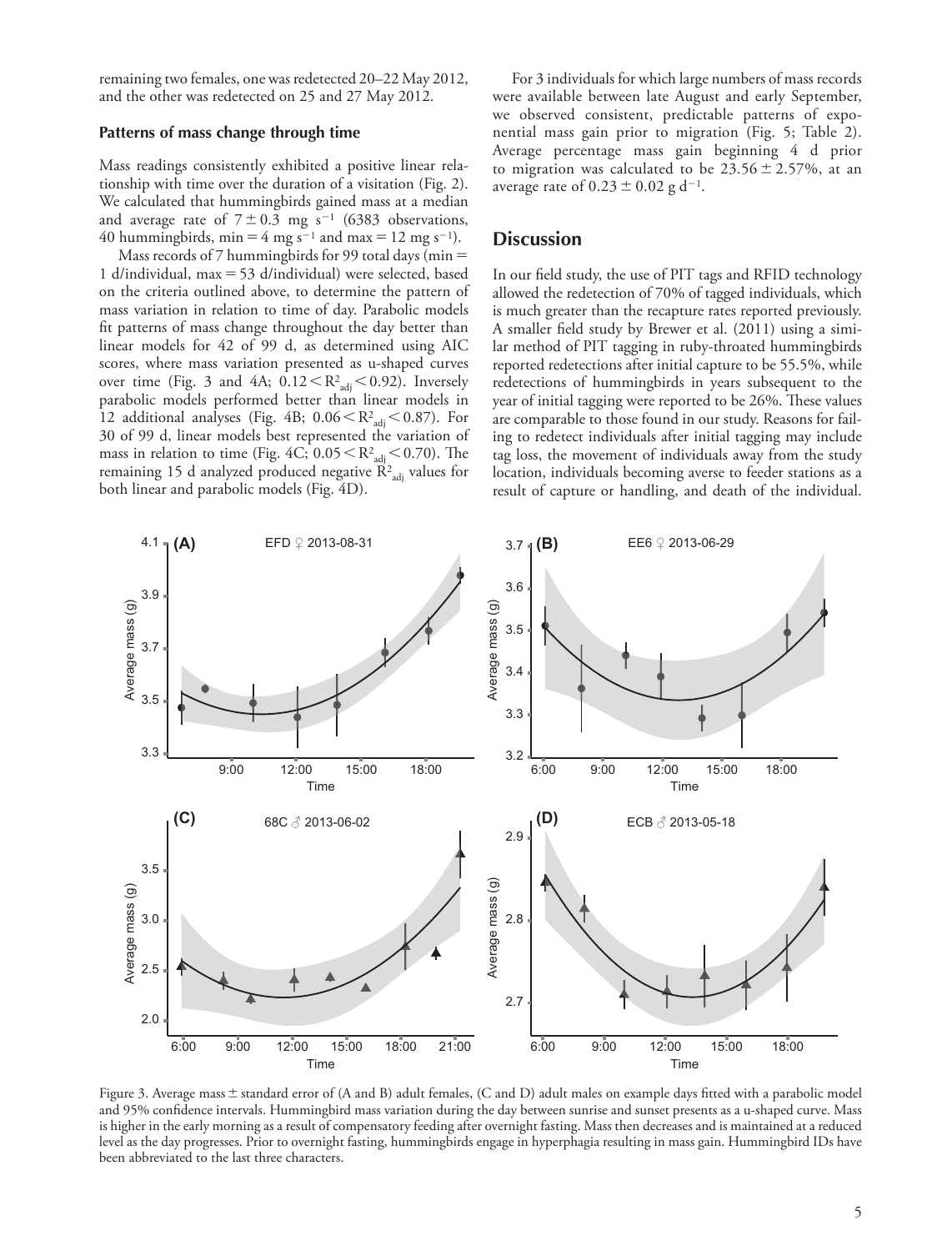

Figure 4. Examples of patterns of daily mass change. Daily mass change in hummingbirds can present as (A) u-shaped curves, (B) inverse u-shaped curves, (C) linear, or (D) erratic.

Hummingbirds tagged early and late in the season may be migrating through the area and thus may not remain at the study site after release. This could explain the redetection of two females in late May 2012 for only two to three days. A 70% redetection rate and the return of individuals in subsequent breeding seasons are evidence for the lack of long-term negative effects and the successful retention of subcutaneously implanted PIT tags.

Analyses of our data produced results consistent with what has been found in other physiological studies of hummingbirds that employ highly labour intensive methods of data collection. Hummingbirds have been found to exhibit feeding restraint during the day to maximize aerial performance and only gained mass at dusk (Calder et al. 1990). For the majority of days examined, patterns of mass versus time of day exhibited either a linear or u-shaped relationship. U-shaped relationships best described data on 42 of 99 d and suggests that our approach generally revealed patterns of mass variation throughout a day that are consistent with laboratory (Beuchat et al. 1979) and smaller field studies (Calder et al. 1990). Where mass data were best described by a linear increase over time, 7 of 30 d were of an adult female between 23 August and 5 September 2013. Because these dates are near the presumed date of migration, we hypothesize that this



Figure 5. Mass change of three hummingbirds prior to migration. Day zero represents the date of last recorded mass for each individual and is the presumed date of migration. The average of median masses  $\pm$  standard error between 18:00 and 21:00 h for each individual increases exponentially leading up to migration.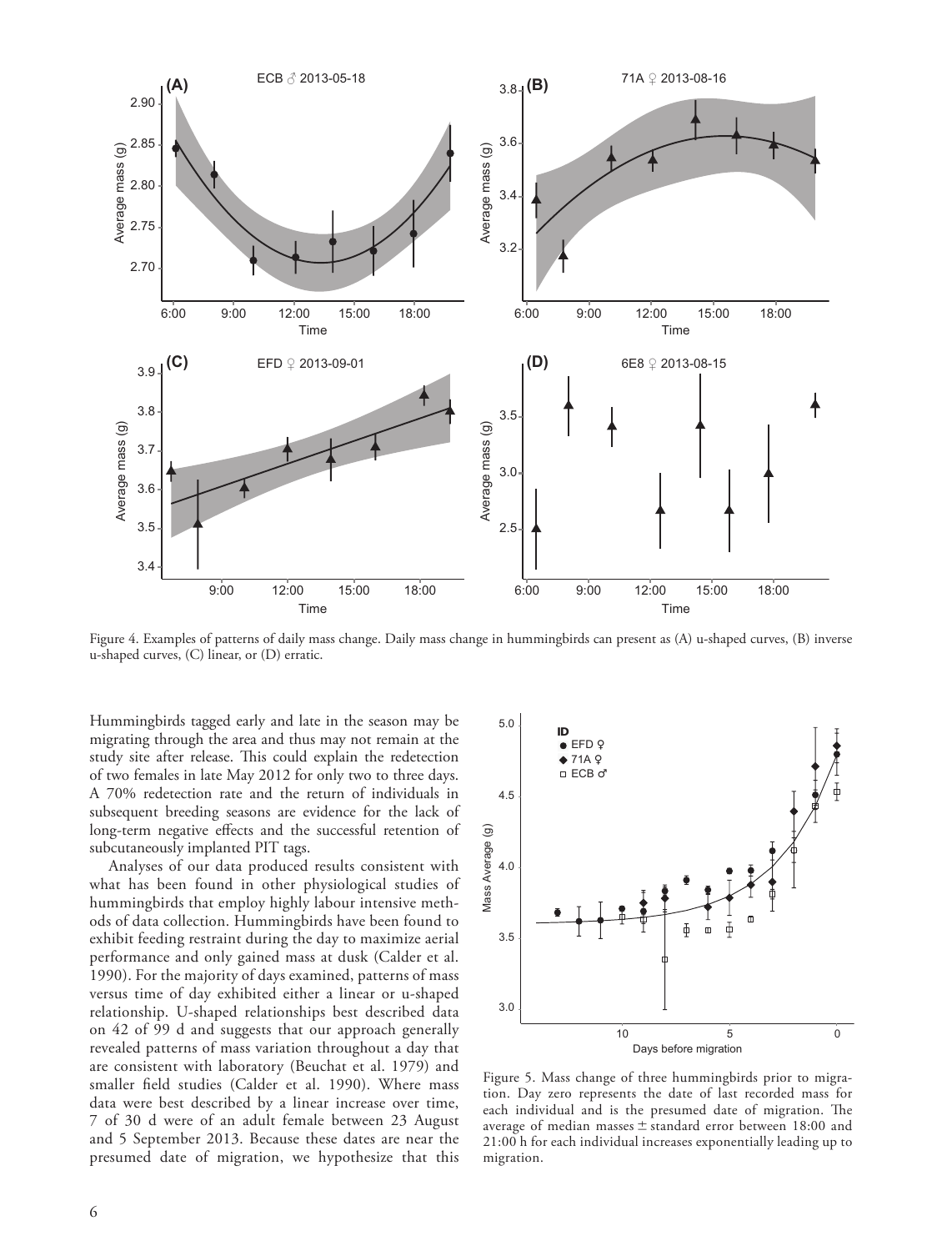Table 2. Models of pre-migratory mass gain in ruby-throated hummingbirds developed with average body mass between 18:00 and 21:00 h as a function of days before migration with individual as a random factor.

| Model       | Equation                                                             | AIC Score | AIC Weight    |
|-------------|----------------------------------------------------------------------|-----------|---------------|
| Exponential | body mass $= 3.60 + 1.19e^{(-0.36 \text{ [days before migration]})}$ | $-40.3$   | .00           |
| Linear      | body mass $= -0.09$ [days before migration] $+4.41$                  |           | $2.18e^{-12}$ |

individual may have switched from prioritizing flight maneuverability to mass gain prior to migration. While other patterns of daily mass change were observed, there were no immediately obvious temporal or environmental variables coinciding with the observed variation. With continued data collection, we hope to better analyze this variation. In addition to demonstrating patterns of daily mass change, we were able to identify a pattern of exponential mass gain across multiple days prior to hummingbird migration. Fall migration of hummingbirds typically begins as early as mid-August for males and September for females in Ontario, Canada (Sandilands 2010). Of the ten hummingbirds frequenting our stations, three provided continuous records of mass between late August and early September. Our data show that body mass of these three ruby-throated hummingbirds increased exponentially several days prior to migration and is similar to that found by Carpenter et al. (1993) in rufous hummingbirds. For all other tagged hummingbirds, our records show that the date of last recorded mass was prior to 26 August in 2013. Pre-migratory mass gain was not observed in these individuals suggesting that individuals may move away from the breeding site prior to migration. Such movement has been previously reported by Saunders (1936) who observed the arrival of males after mid-July in New York coinciding with a change in food availability and is suggestive of a switch in breeding habitats.

This automated system eliminates the need for repeated captures, thereby minimizing the disturbance our experiment has on study subjects. In addition to collecting usable physiological data, this technology permits the monitoring of certain life history events such as migratory arrival and departure while requiring minimal labour input (three hours of personnel time per week for the maintenance of six stations). Moreover, the lower power consumption of the low-cost RFID reader at 5 V compared to the Biomark FS2001F-ISO unit at 12 V provides an additional advantage by permitting greater longevity if the unit draws from a battery supply. Commercial RFID readers intended for use in animal studies offer many advantages to the low-power reader used in five of our stations (e.g. superior read range,

Table 3. Equipment cost for a miniaturized station employing a lowcost, low-power RFID reader and antenna.

| Equipment                                                              | Cost  |
|------------------------------------------------------------------------|-------|
| Denver MAXX digital scale (model no. MXX-212)<br>with YADAP-RS adapter | \$350 |
| Notebook PC                                                            | \$240 |
| REID circuit board                                                     | \$150 |
| Perky-Pet hummingbird feeder (model no. 220)                           | \$20  |
| 12 V deep cycle battery                                                | \$30  |
| Antenna (28 gauge copper magnetic wire)                                | \$1   |

greater portability or durability). Our intention is not to imply that low-cost readers can replace the need for such specialized equipment in most or all applications. However, this study does demonstrate that lower-cost, low-power readers can be successfully used to monitor hummingbird visits and, when coupled with a balance, individual mass. Equipment cost per station has been summarized in table 3. By substituting the commercial Biomark Reader (model no.: FS2001F-ISO) with a custom RFID circuit board and low-power antenna, we have reduced the equipment cost of a station, which includes a precision electronic balance, from \$3680 to \$791 CAD. A cost savings of 79% makes this miniaturized design a cost-effective technology for the physiological and ecological study of wild hummingbirds. Ongoing work aims to replace the cumbersome notebook computer used in our setup with smaller, less expensive, and lower power computing circuitry. In doing so, we can further reduce reader station cost and rely exclusively on 12 V battery (coupled with solar) power.

While our design employs an antenna with a much smaller read range than that of the Biomark antenna (∼1 cm and ∼9 cm perpendicular to the plane of the antenna, respectively), the miniaturization of the antenna does not compromise its ability to detect PIT tags that are subcutaneously implanted into hummingbirds. Particularly for small birds, strategic placement of the antenna in relation to food resources can ensure the successful detection of subcutaneous PIT tags. In some instances, such as when multiple birds are competing to feed simultaneously at one feeder, a smaller reading range is desirable for identification accuracy. Though tag migration has been a reported disadvantage of subcutaneous implantation (Bonter and Bridge 2011), in small birds any migration is unlikely to position the tag out of an antenna's detection range. Given the large number of hummingbird redetections within a season, and the redetection of hummingbirds in subsequent breeding seasons, antenna read range and tag migration are not issues of concern.

Implementation of a low-cost, low-power RFID reader in concert with an electronic balance in the field has successfully permitted the automated, serial collection of hummingbird physiological data. The return of tagged hummingbirds in subsequent years and the large quantity of data collected lends support to our hypothesis that ruby-throated hummingbirds are not adversely affected by tagging. Moreover, tagged hummingbirds consistently incorporate nectar from our artificial feeding stations into their diet thereby permitting consistent data collection. As predicted, the regular, repeated recording of mass generated high-resolution data that revealed trends in mass change at time scales of seconds, hours, and days in the wild, demonstrating that this approach can be used to track individual and population-level energetics in even the smallest of avian species.